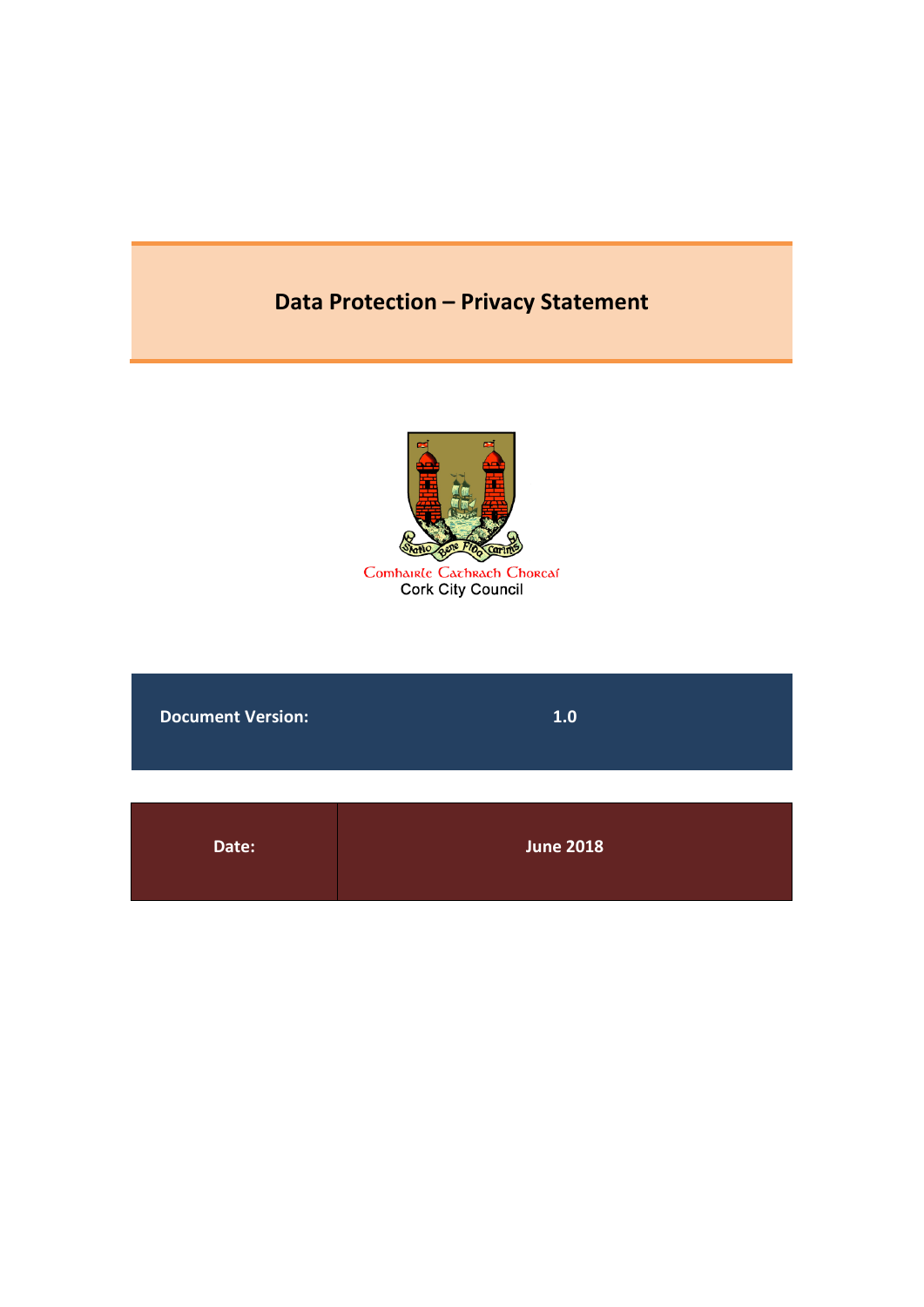| 6. |  |
|----|--|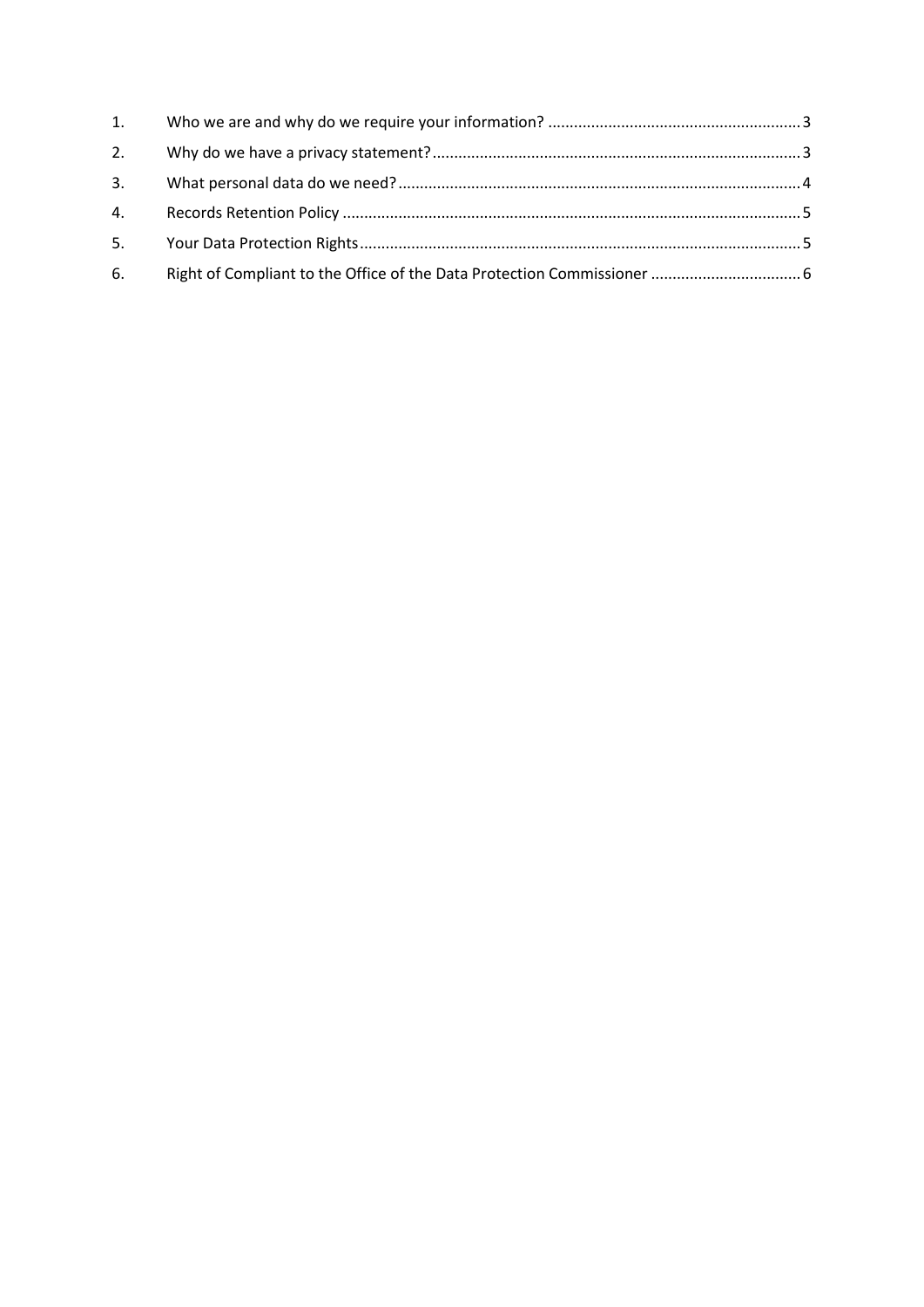# <span id="page-2-0"></span>**1. Who we are and why do we require your information?**

Cork City Council seeks to promote the economic, social and cultural development of Cork City and in doing so contribute significantly to improving the quality of life of the people of Cork City.

The delivery of high quality services, tailored to meet the needs of all our customers, remains one of Cork City Council's core objectives and is included in our Corporate Plan. This quality service includes not only the level and quality of service given to our customers, but also the quality of our decision-making processes, the efficiency and effectiveness of our corporate operations, standard of our facilities and our ability to adapt in an ever-changing environment.

In order to provide the most effective and targeted range of services to meet the needs of the citizens, communities and businesses of Cork City we will be required to collect, process and use certain types of information about people and organisations. Depending on the service being sought or provided the information sought may include 'personal data' as defined by the Data Protection Acts and by the General Data Protection Regulation (GDPR) and may relate to:-

- current, past and future service users;
- past; current and prospective employees;
- suppliers; and,
- members of the public

who may engage in communications with our staff. In addition, staff may be required, from time to time, to collect, process and use certain types of personal data to comply with regulatory or legislative requirements.

# <span id="page-2-1"></span>**2. Why do we have a privacy statement?**

Cork City Council has created this privacy statement in order to demonstrate our firm commitment to privacy and to assure you that in all your dealings with Cork City Council that we will ensure the security of the data you provide to us.

Cork City Council creates, collects and processes a significant amount of personal data in various multiple formats on a daily basis. Cork City Council's commitment is that the personal data you may be required to supply to us is;

- Obtained lawfully, fairly and in a transparent manner
- Obtained for only specified, explicit and legitimate purposes
- Adequate, relevant and limited to what is necessary for purpose for which it was obtained
- Recorded, stored accurately and securely and where necessary kept up to date
- Kept only for as long as is necessary for the purposes for which it was obtained.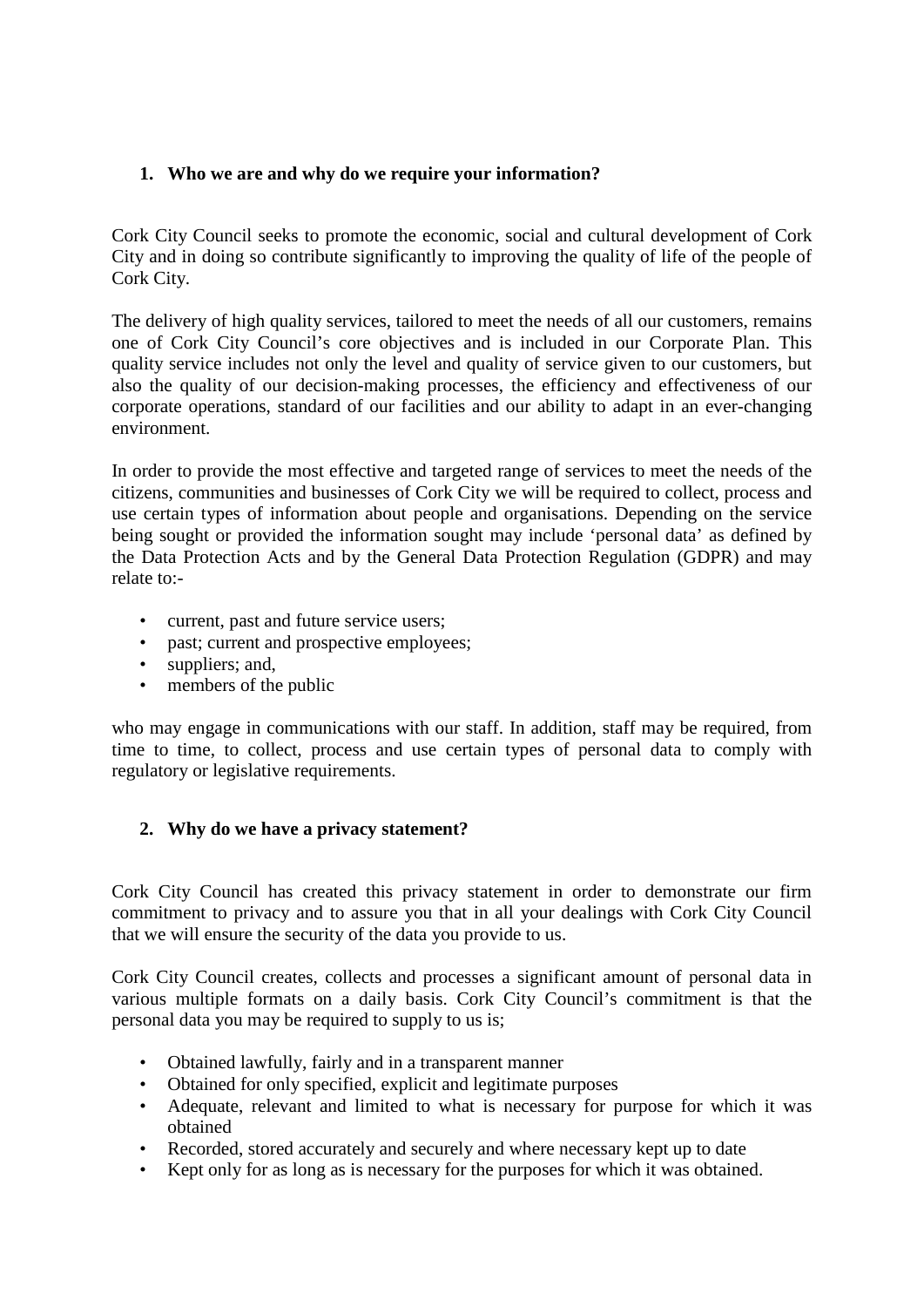- Kept in a form which permits identification of the data subject
- Processed only in a manner that ensures the appropriate security of the personal data including protection against unauthorised or unlawful processing.

# **3. Data Protection Policy**

Cork City Council has a detailed Data Protection Policy which goes into more detail as how we as a public body are committed to ensuring the security of any personal data you provide to us.

A copy of our Data Protection Policy can be accessed via the following link,

# **[Cork City Council Data Protection Policy](http://www.corkcity.ie/services/corporateandexternalaffairs/data%20protection/data%20protection%20policy/)**

## <span id="page-3-0"></span>**4. What personal data do we need?**

The types of personal data you may be asked to supply can be categorised as follows:-

- Contact details to allow for efficient communication;
- Details of your personal circumstances which you are required by law to supply as part of your application for a service offered by Cork City Council; and
- Your own financial details which you are required by law to supply as part of your application for a service offered by Cork City Council.

#### **Contact Details**

In order to communicate with you will be asked for contact details. You do not have to provide all contact details but providing more, such as email, phone, address, makes it easier to communicate.

#### **Details of Personal Circumstances**

If you wish to apply for a particular service from the local authority you will be asked for a varying amount of personal details specific to you and your family, in order to support your application. Cork City Council will set out the information we require in a series of separate and distinct application forms relevant to each service. Cork City Council's Data Protection Policy and where relevant the distinct application forms for the goods and services being sought will set out:-

- The specific and legitimate purpose for which the personal data is being sought;
- The legal basis under which the information is required to be supplied;
- The other organisations/bodies/entities that we will be required to share data with, or obtain data from, in order to provide the required service;
- How your personal data will be kept safe from unauthorised or unlawful processing: and,
- Details of the period for which your personal data will be retained Cork City Council and what will happen to it after the required retention period has expired.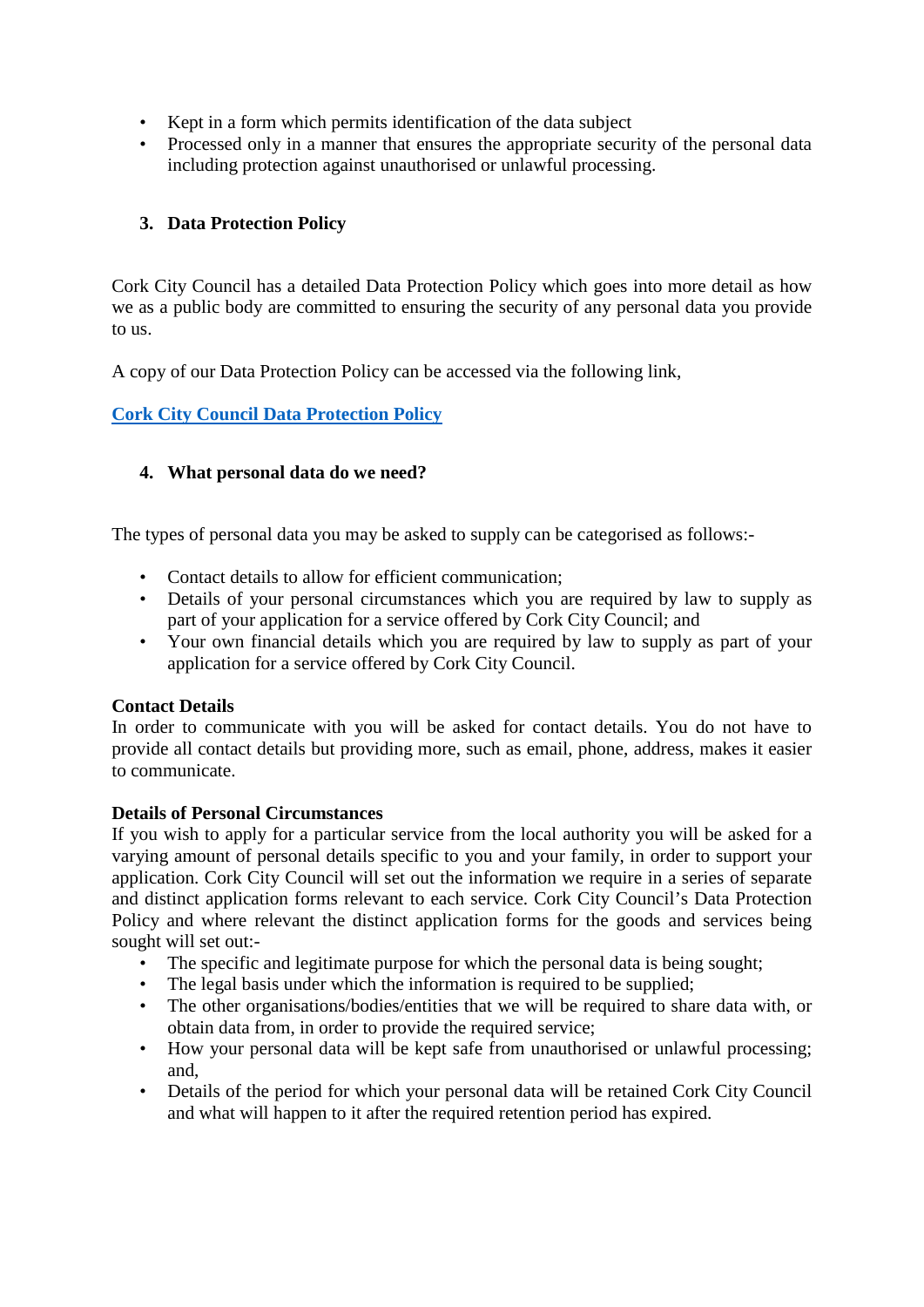#### **Financial Details**

If you wish to apply for a particular service from Cork City Council you may be asked for a varying amount of personal financial details specific to you and your family, in order to support your application. Cork City Council will set out the information we require in a series of separate and distinct application forms relevant to each service. As is the case with the other personal data outlined above the specific service/section of Cork City Council will address the necessity for the financial details as part of their specific privacy notice.

# <span id="page-4-0"></span>**5. Records Retention Policy**

Cork City Council is in the process of preparing retention policies for all of its' services. These will outline the timeframe for which your personal data will be retained and what will happen to it after the required retention period has expired. These policies will be published, when available, on our website [www.corkcity.ie.](http://www.corkcity.ie/)

A copy of our National Retention Policy for Local Authority Records can be accessed via the following link,

National [Retention Policy for Local Authority Records](http://www.lgma.ie/sites/default/files/2002_national_retention_policy_for_local_authority_records_2.pdf)

# <span id="page-4-1"></span>**6. Your Data Protection Rights**

You have the right to:-

- request access to personal data held about you,
- obtain confirmation as to whether data concerning you exists,
- be informed of the content and source of data and check its accuracy.

In addition, if the data held by us is found to be inaccurate you have the right to change, remove, block, or object to the use of, personal data held by Cork City Council. In certain circumstances blocking access to data may delay or remove access to a service where the data is required by law or for essential purposes related to delivery of a service to you. Please note that to help protect your privacy, we take steps to verify your identity before granting access to personal data.

Cork City Council has implemented a Data Subject Access Request procedure to manage requests in an efficient manner and within the timelines stipulated in GDPR. You can download a copy of our Data Protection Access Request from the link below:

# **[Data Protection Access Request Form](http://www.corkcity.ie/services/corporateandexternalaffairs/data%20protection/how%20to%20make%20a%20data%20access%20request/)**

Complaints on the use, retention and disposal of personal data can submitted via email to:-

**Data Protection Officer Email:** [dataprotection@corkcity.ie](mailto:dataprotection@corkcity.ie)